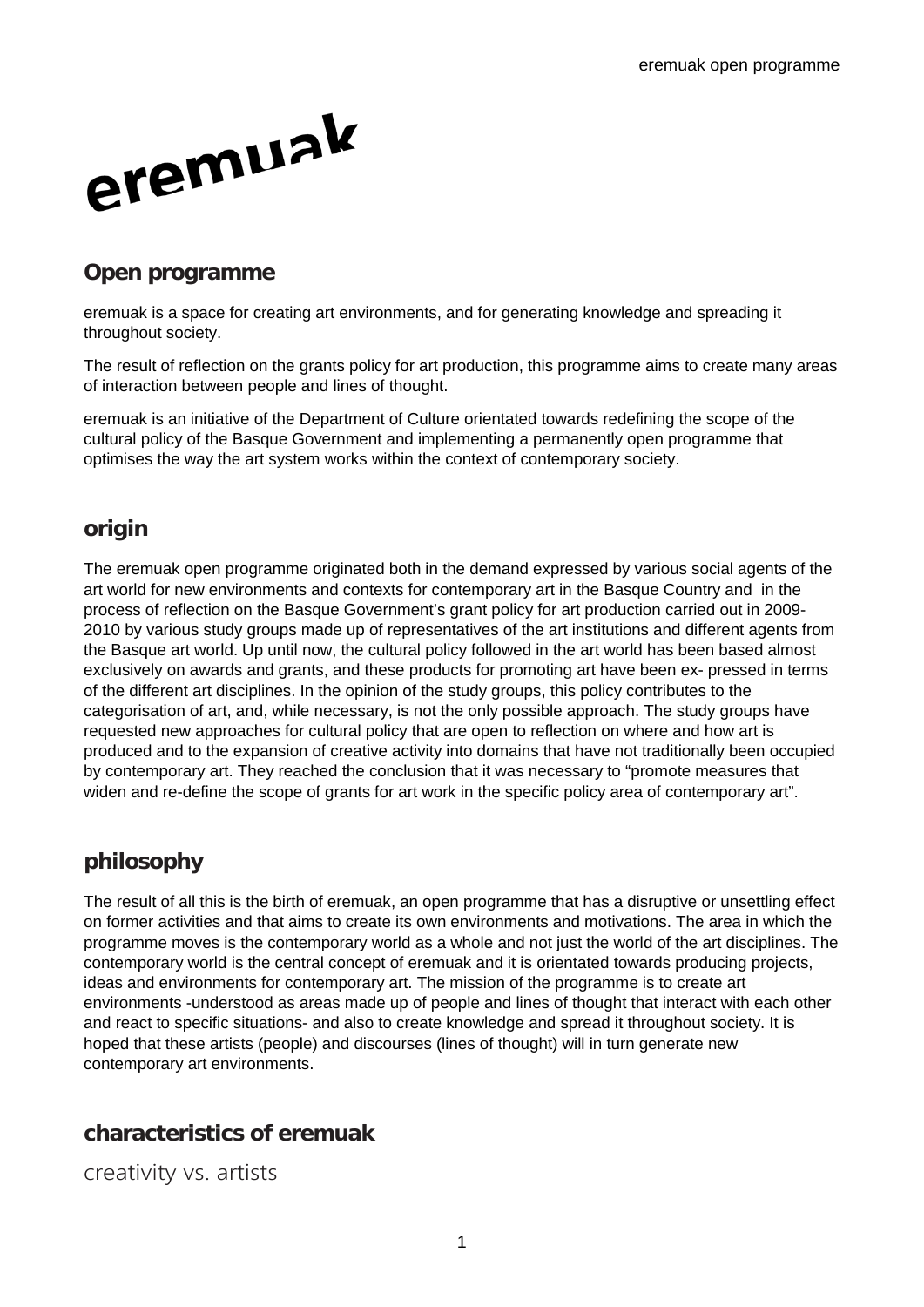Contemporary art is both individual and collective and cannot be limited only to individual people or signatures. It is the result of processes that are highly contagious, and results from the participation of various sectors of society. eremuak wishes to open this area up to all kinds of creative work.

#### contextualisation

An art environment emerges from areas where people and lines of thought interact among themselves and react to specific situations. eremuak wishes to promote new art environments or contexts by putting forward the problematic areas in which contemporary art operates.

### transformation

Networks of people and the environments in which they operate affect each other mutually. eremuak wishes to achieve a situation in which contemporary art affects and is affected by the places in which it is produced. These places are to be under- stood not only as physical places and regions but also as shared mental spaces.

### organic and permeable nature

The contemporary world is the result of the interaction of active forces that affect each other. eremuak wishes to adopt this organic and permeable character by being a flexible, changing programme immersed in a constant interchange of ideas, opinions and proposals. The very structure of eremuak responds to these characteristics; it has a built-in system for renovating the Technical Committee and the group of participants every year.

# what exactly does eremuak do in practice

eremuak faces the challenge of going beyond the thought processes, discourses and texts produced by the study groups and making a practical contribution. It will approach contemporary art by identifying and empowering suitable environments, by opening up areas to research and by promoting interdependence in the development of creative work.

The question that needs to be answered is the following: "What kind of environments does contemporary art need when the relation between art and artist is no longer direct or sufficient?"

The answer is to be found in eremuak, a programme that is open to creative proposals and capable of developing projects by more than one artist, and whose main activity is to promote favourable environments for contemporary art. eremuak has been conceived of on the basis of a broad definition of contemporary art and is intended to implement a process of creating contemporary practices that is in continuous development. Far from being a programme that is repeated every year, eremuak is designed to be a "live" programme that generates ever-changing opportunities for creating contemporary art environments and making transformations.

### who can participate in the eremuak open programme

The eremuak call for participation is open 24 hours a day, 365 days a year. Its aim is to collect art projects by individuals or groups of people working in the area of contemporary ideas. Therefore it is directed both towards established art disciplines such as painting or video art, other disciplines such as